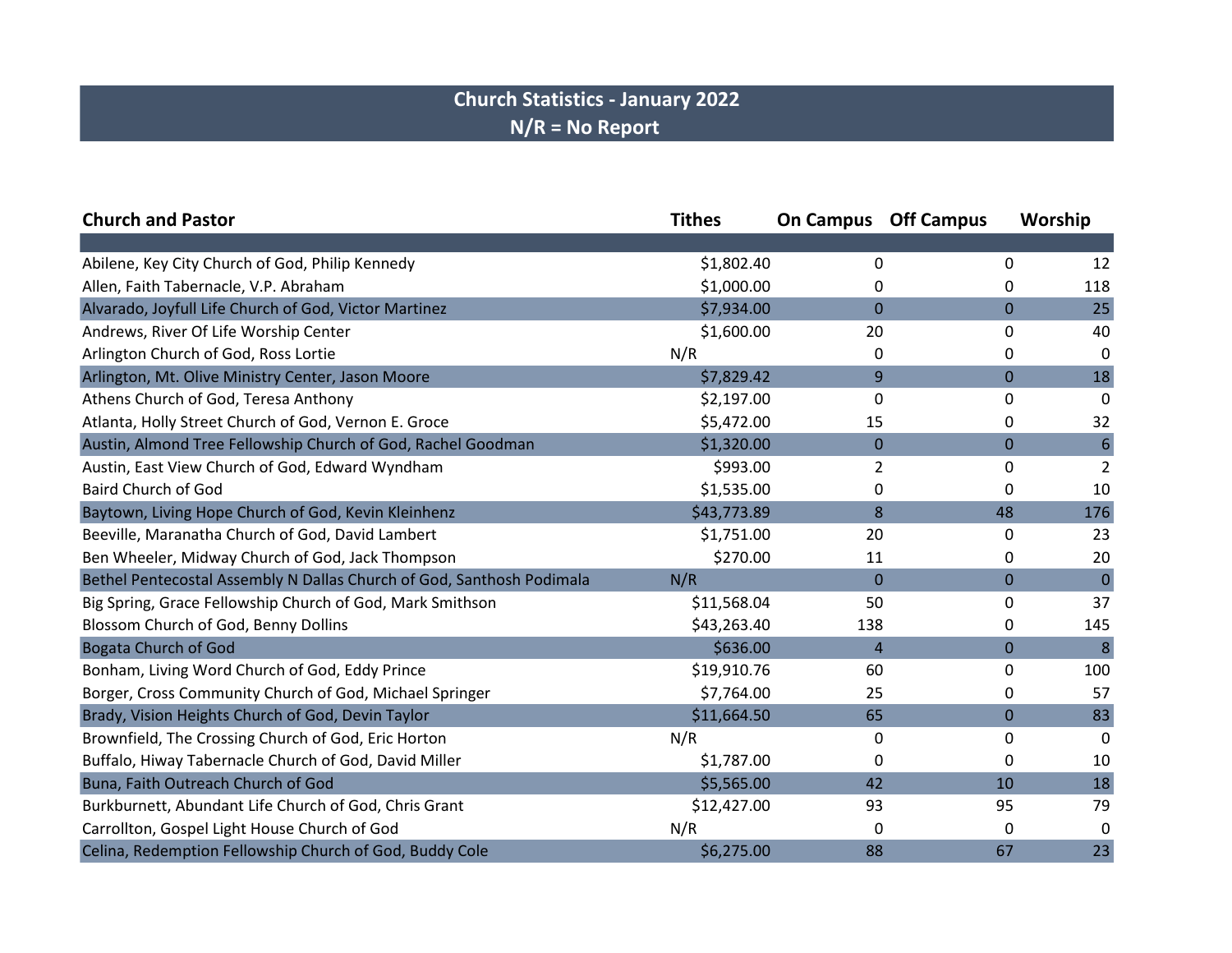| Cleburne, Highpoint Church of God, Kim Higdon                   | \$4,942.10  | 29             | 0              | 45             |
|-----------------------------------------------------------------|-------------|----------------|----------------|----------------|
| Columbus Church of God, Melvin Harris                           | \$5,022.00  | 7              | 0              | 38             |
| Conroe, Emmanuel Church of God, Emmanuel Khurram                | \$2,080.00  | $\overline{0}$ | $\mathbf 0$    | 54             |
| Conroe, Family Worship Center Church of God, Torivio Trevino    | \$3,605.00  | 0              | 11             | 22             |
| Corpus Christi Church of God, Jack Carrier                      | \$160.00    | 0              | 0              | $\mathbf 0$    |
| Corsicana, House of Praise Church of God, Tim Schane            | \$8,433.33  | 9              | 68             | 29             |
| Crockett Church of God, Sharon Walker                           | \$1,022.29  | 4              | 0              | 6              |
| Crosby, Harvest Time, David Faircloth                           | \$11,044.33 | 57             | $\overline{2}$ | 109            |
| Dallas Church of God, Shaji Thomas                              | \$300.00    | 22             | $\overline{0}$ | 22             |
| Dallas, Crossview Church of God, Thomas Thomas                  | \$8,000.00  | 0              | 0              | 0              |
| Dallas, Harvest Church of God, Ebby Mammen                      | N/R         | 0              | 0              | $\mathbf 0$    |
| Dallas, Living Waters, Abe Singh                                | N/R         | $\mathbf 0$    | $\mathbf 0$    | $\overline{0}$ |
| Dallas, Metro, Satish Kumar                                     | \$20,000.00 | $\mathbf 0$    | 250            | 350            |
| Dallas, North Dallas Church of God, Babu Iype                   | N/R         | 0              | 0              | 0              |
| Dallas, Restoration Point, Brandon Smith                        | \$14,338.18 | 75             | 50             | 175            |
| Dallas, Turning Point, Russell Dotson                           | N/R         | 0              | 0              | 0              |
| Dallas, Word of Life, Alex Philip                               | N/R         | 0              | $\mathbf{0}$   | $\mathbf{0}$   |
| Denton Church of God, Glen Daniels                              | \$4,040.00  | 25             | $\overline{0}$ | 25             |
| Edgewood, New Journey, Charles Hinton                           | \$9,828.00  | 14             | 607            | 48             |
| Elevate Worship Center, Bruce Beam                              | \$3,843.69  | 13             | 11             | 31             |
| Emory, Freedom Church of God, David Hamm                        | N/R         | $\overline{0}$ | $\mathbf 0$    | $\mathbf{0}$   |
| Ennis, Foundation of Life, Raymond Richardson                   | \$21,546.53 | 100            | 0              | 200            |
| Farmers Branch Church of God, Bruce Gregory                     | \$2,022.69  | 0              | 0              | 9              |
| Fort Worth, Diamond Oaks Worship Center, Matthew Prince         | N/R         | $\mathbf 0$    | $\overline{0}$ | $\pmb{0}$      |
| Fort Worth, Nueva Esperanza, Israel Robles, Sr.                 | N/R         | $\mathbf 0$    | 0              | $\overline{0}$ |
| Fort Worth, Smith's Chapel Church of God, Jessie Smith          | \$5,055.25  | 21             | 0              | 24             |
| Fort Worth, THE WORD @ Lakeside Church of God, Brandon Bohannon | \$33,700.37 | 43             | $\pmb{0}$      | 110            |
| Fort Worth, Victory Life Outreach, Beverly Burkins              | N/R         | 0              | 0              | 0              |
| Fort Worth, The Bridge Church of God, Steve Molton              | \$4,918.15  | 0              | 0              | 35             |
| Fort Worth, The Freedom Center, Tonnie May                      | N/R         | $\overline{0}$ | $\overline{0}$ | $\overline{0}$ |
| Frisco, Friendship Church of God, Mark Crawford                 | \$17,768.17 | 0              | 0              | 0              |
| Gainesville, Harvest Time Church of God, Tymothy Seymour        | \$1,492.00  | 2              | 0              | 5              |
| Galena Park, True Word Deliverance Min COG, Terry Gilbert       | N/R         | $\overline{0}$ | $\overline{0}$ | $\pmb{0}$      |
| Garland, Abundant Praise Fellowship, Keith Green                | N/R         | 0              | 0              | 0              |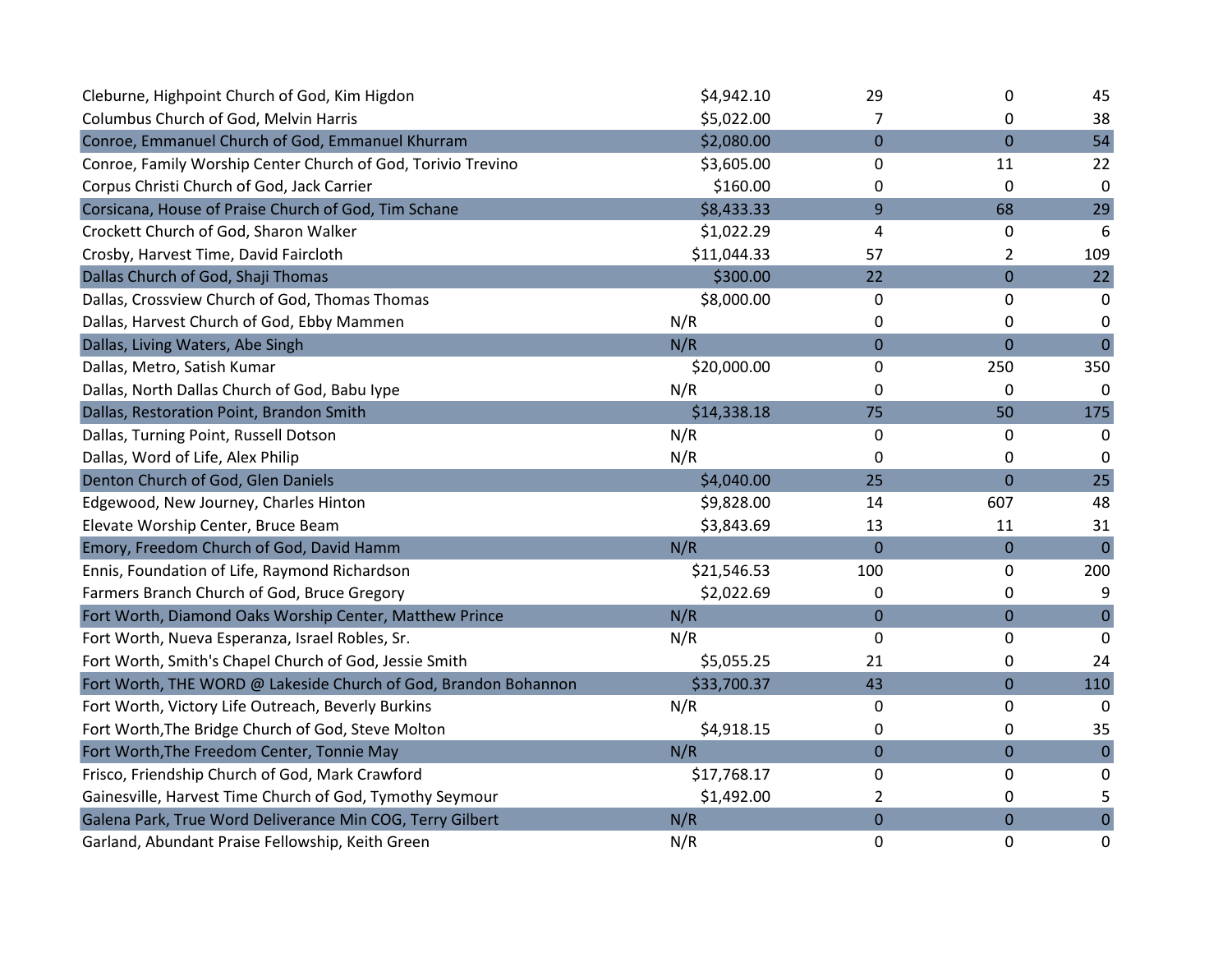| Garland, Lifeway Church of God, Johnson Zachariah           | N/R         | $\pmb{0}$      | $\mathbf 0$      | $\pmb{0}$        |
|-------------------------------------------------------------|-------------|----------------|------------------|------------------|
| Garland, Mount Sinai                                        | \$1,000.00  | $\mathbf 0$    | $\boldsymbol{0}$ | $\overline{0}$   |
| Graham Church of God, Dawayne Barnett                       | \$11,248.92 | 87             | $\mathbf{0}$     | 43               |
| Granbury Church of God, Brett Quillin                       | \$18,525.44 | 54             | $\overline{7}$   | 78               |
| Grand Prairie, Iglesia De Dios Josue 1 COG, Jose Jasso      | \$980.80    | 20             | 15               | 32               |
| Grapevine Church of God, Roger Alzamora                     | N/R         | 0              | 0                | 0                |
| Gun Barrel City, Cedar Creek Church of God, Glenn Dyson     | \$27,760.00 | 75             | 70               | 130              |
| Hamlin, New Life Fellowship, Billy Weaver                   | N/R         | $\overline{0}$ | $\pmb{0}$        | $\overline{0}$   |
| Henrietta Church of God, Robert Fletcher                    | \$3,877.00  | 17             | 0                | 29               |
| Houston, Centro Cristiano Koinonia, Julio Perez             | \$1,600.00  | 4              | $\overline{2}$   | 81               |
| Houston, Deer Park, Austin Shepard                          | \$4,595.61  | 23             | $\overline{0}$   | 39               |
| Houston, Full Gospel, Mathew Philip                         | N/R         | 0              | 0                | $\mathbf{0}$     |
| Houston, International, Johnny Lee House                    | \$6,015.75  | 39             | 21               | 48               |
| Houston, Mission Church of God, Abraham George              | N/R         | $\overline{0}$ | $\mathbf 0$      | $\mathbf 0$      |
| Houston, Southwest Church of God, John Thomas               | N/R         | $\mathbf 0$    | 0                | $\overline{0}$   |
| Houston, West Little York Church of God, Emory Thompson     | \$4,014.00  | 21             | 0                | 21               |
| Hurst, Life Fellowship Church of God, Michael Newcomb       | \$47,786.95 | 114            | $\overline{2}$   | 207              |
| Iglesia de Dios Ebenezer, Daniel Guzman                     | \$2,825.81  | 0              | $\mathbf 0$      | 11               |
| Iowa Park, Lakeview Church of God, Daniel Robertson         | \$21,526.94 | 290            | 0                | 223              |
| Irving, Grace Pointe Church of God, Patrick Wooten          | N/R         | 0              | $\mathbf 0$      | $\overline{0}$   |
| Jacksonville, Golden Harvest Church of God, Clifford Taylor | \$812.00    | 0              | 0                | 10               |
| Keller, Harvest Christian Center COG, James Daniels         | \$34,691.09 | 43             | 0                | 111              |
| Kermit Church of God, Eddie Whitefield                      | \$6,704.80  | 10             | 10               | 20               |
| Kilgore, Eastview Church of God, Curtis Wood                | \$7,051.00  | 22             | 0                | 51               |
| Killeen, Abundant Life Church of God, David Scoggins        | \$19,619.83 | 44             | 36               | 97               |
| Lannius Church of God, Dereck White                         | \$35,369.00 | 30             | $\mathbf 0$      | 50               |
| Leander Church of God, Mark Shelnutt                        | \$11,371.51 | 15             | 10               | 40               |
| Lewisville, Redemption Life, A D Fretwell                   | \$1,103.00  | 5              | 0                | 14               |
| Livingston, Lake Livingston, Donald Dyson                   | \$1,493.00  | $\mathbf 0$    | $\overline{0}$   | $\boldsymbol{9}$ |
| Longview, Connect Church, Stephen Tilmon                    | N/R         | 0              | 0                | 0                |
| Longview, Grace Crossing, William Carnley                   | N/R         | 0              | 0                | 0                |
| Longview, Lighthouse, Oliver Wendell Rudd                   | \$437.00    | $\overline{2}$ | $\mathbf 0$      | $\overline{3}$   |
| Longview, New Horizon, Kenneth Antley                       | \$13,080.60 | 19             | 0                | 50               |
| Lubbock, Maranatha, Les Rutherford                          | N/R         | 0              | 0                | 0                |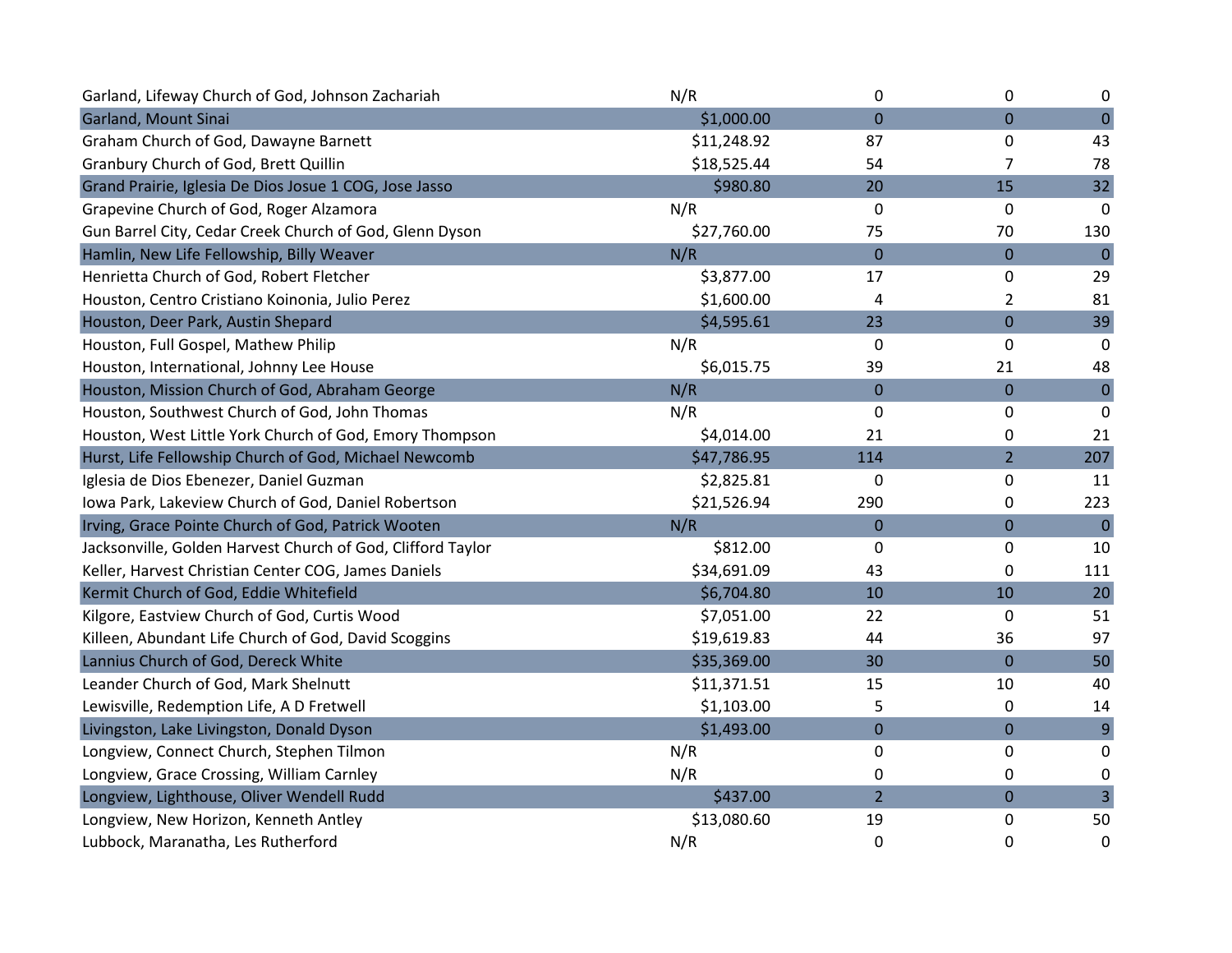| Lubbock, Quaker Ave, Michael Cleghorn             | \$17,206.00 | 29                      | $\mathbf 0$    | 54             |
|---------------------------------------------------|-------------|-------------------------|----------------|----------------|
| Mansfield, Walnut Creek, Kurt Routon              | \$10,594.00 | 32                      | 0              | 58             |
| Maranatha Training Center, David Poeana           | N/R         | 0                       | 0              | 0              |
| McAllen, McColl Rd, Loida Cavazos                 | \$1,332.00  | 16                      | 20             | $\overline{7}$ |
| McKinney Church of God, Bobby Hash                | \$5,879.00  | 13                      | 18             | 20             |
| Melissa Church of God, Kelly Montgomery           | \$9,096.00  | 14                      | 7              | 28             |
| Mesquite, Peniel, Abraham (Sunny) Thomas          | \$1,000.00  | $\boldsymbol{0}$        | 0              | 78             |
| Midland Church of God, Nathan Headrick            | \$9,408.50  | 8                       | 161            | 22             |
| Midlothian, Ellis County Outdoorsman, Don Lott    | \$8,444.70  | 0                       | 0              | 26             |
| Mineral Wells Church of God, Jerrel Tomlin        | \$17,118.70 | 36                      | $\mathbf 0$    | 384            |
| New Boston, Turning Point, Ronnie Roberts         | N/R         | 0                       | 0              | $\Omega$       |
| Odessa, Grandview, Rafael Aguirre                 | \$10,740.97 | 0                       | 0              | 55             |
| Odessa, Westview, Charles Shuffield               | \$2,850.00  | 20                      | $\mathbf 0$    | 25             |
| Onalaska, Revival Center, Matthew Jones           | N/R         | 0                       | 0              | 0              |
| Palestine, Cornerstone Worship Ctr, David Malone  | \$13,031.62 | 41                      | 0              | 107            |
| Pampa Church of God, Carl Dawson                  | \$2,036.00  | $\overline{\mathbf{r}}$ | $\overline{0}$ | 15             |
| Paris Church of God, Doug Holt                    | \$44,039.54 | 205                     | 210            | 226            |
| Paris, Breakthrough Church of God, Gordon Barnes  | \$3,222.00  | 115                     | 0              | 115            |
| Paris, Canaanland, Blake Stogsdill                | \$7,896.00  | $\overline{4}$          | 22             | 38             |
| Paris, Pathway International, Samuel Evers        | \$20,882.80 | 78                      | 0              | 108            |
| Pennington, Faith Chapel, Tresea Land             | \$2,447.89  | 10                      | 0              | 17             |
| Perryton Church of God, Ken Dill                  | N/R         | $\boldsymbol{0}$        | $\mathbf 0$    | $\overline{0}$ |
| Perryton, Jesucristo el Pan de Vida, Pablo Perez  | \$2,153.00  | 0                       | 0              | 50             |
| Pittsburg Church of God, Steven Heine             | \$5,888.00  | 15                      | 0              | 18             |
| Point, Clarks Chapel, Nathan Bounds               | \$7,425.77  | 21                      | $\pmb{0}$      | 44             |
| Port Arthur, Twin Cities, Lewis Morris            | \$2,186.00  | 5                       | 0              | 9              |
| Powderly Church of God, Mark Sanders              | \$10,124.15 | 18                      | 0              | 47             |
| Ranger Church of God, Clinton Eaton               | N/R         | $\overline{0}$          | $\overline{0}$ | $\mathbf 0$    |
| Richwood, The Light Church of God, Zachary Baker  | N/R         | 0                       | 0              | 0              |
| San Angelo, New Beginnings, Thomas Bruce          | N/R         | 0                       | 0              | 0              |
| San Antonio, New Vision, Rodney Cundiff, Jr.      | \$4,856.00  | 0                       | $\mathbf 0$    | 12             |
| San Antonio, Shepherd of the Hills, Marcus Burgos | N/R         | 0                       | 0              | 0              |
| San Antonio, Southside, Brady Hacker              | \$10,143.11 | 17                      | 0              | 80             |
| Sherman, Pathway, Don Russell                     | \$3,367.00  | $\overline{7}$          | $\mathbf 0$    | 20             |